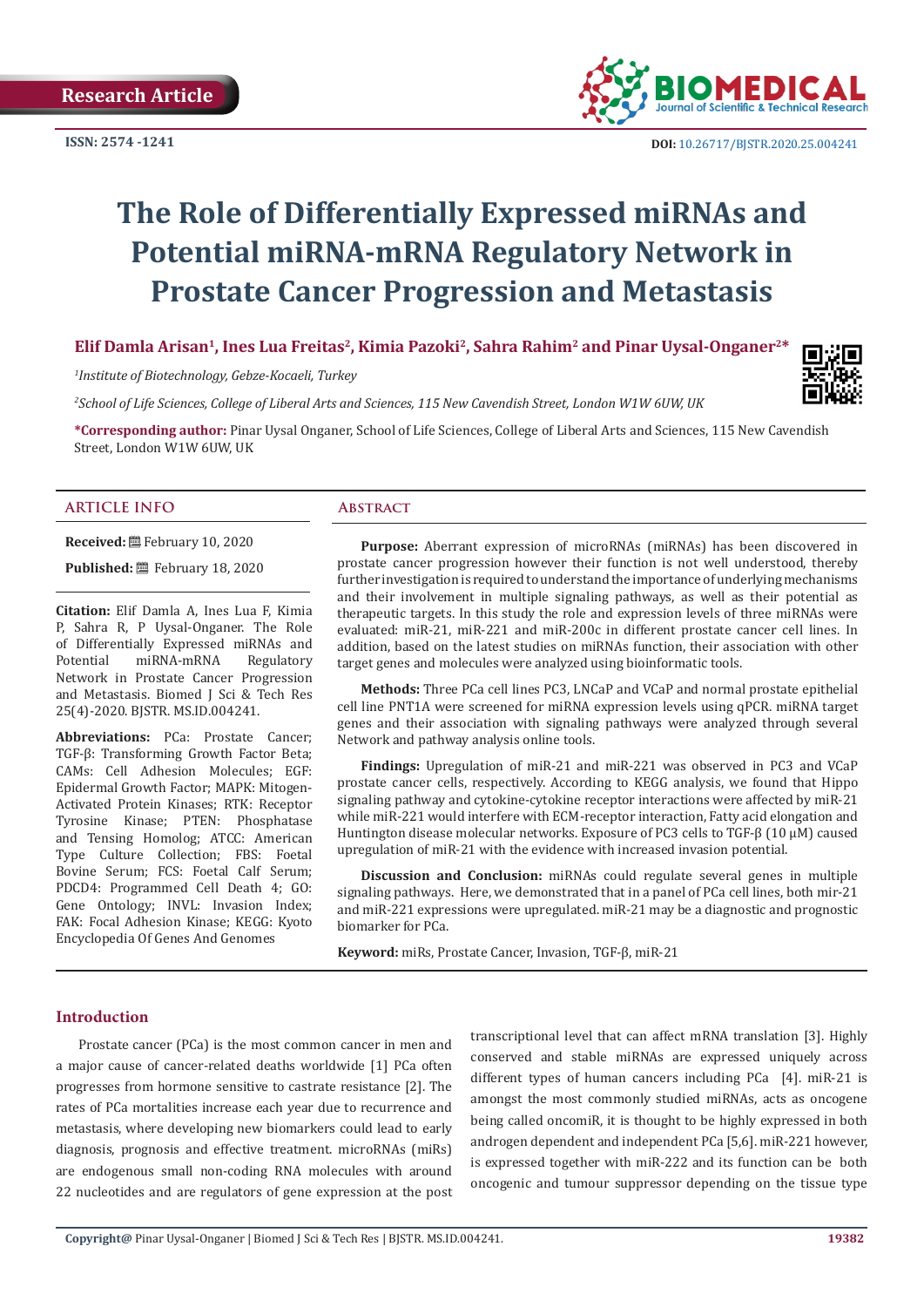[7]. It is unclear whether miR-221 regulates PCa progression from androgen dependence to castration resistance while acting as oncomiR. On the other hand, a member of the miR-200 family, miR-200c, is reported to be involved in the progression of various cancers as a tumour suppressor and inhibits PI3K-Akt pathway [8].

Transforming growth factor beta (TGF-β) activator of SMADs and superfamily of cytokines is a signaling process involved in cancer progression. TGF-B is known to be a target for one or several miRNAs, leading to changes in the cell behaviour and tumor microenvironment [9]. Both miR-21 and miR-200 are identified to be targeted by the components of TGF-β pathway, and this association could lead to potential therapeutic targets for PCa [10]. Epithelial-mesenchymal transition (EMT), a process that changes epithelial cells into fibroblast looking cell types known as mesenchymal cells, accordingly, known to play an important role in morphological changes during embryonic development [11]. This is highly regulated process is identified to play a role in tumour metastasis; thereby EMT markers could be potential targets for cancer diagnosis and prognosis. E-cadherin, an epithelial marker from a family of cell adhesion molecules (CAMs) is one of the most important molecules encoded by CDH1 gene. It plays an important role as a tumour suppressor and found to be suppressed in many cancers such as PCa suggesting that it can be an important marker in cancer progression and metastasis [12].

Though epithelial markers are important biomarkers, mesenchymal markers such as N-cadherin and Vimentin also play a crucial role in migration and metastasis and are often overexpressed in cancers. Other EMT markers such as matrix metalloproteinases (e.g. MMP2 and MMP9) are significant as they have the ability to breakdown collagen, an important structural component of basement membrane, in other words it is an essential factor in extracellular matrix (ECM) breakdown. MMP is also known to be highly associated with disease development and metastasis [13,14] and miR-21 might alter MMP signalling [15]. EMT genes could be targeted by several miRNAs, which subsequently deregulate their function and expression levels. Epidermal growth factor (EGF) could induce RAS and mitogen-activated protein kinases (MAPK) signalling through receptor tyrosine kinase (RTK) activation, where downstream components of this pathway were studied in PCa. miRs could also alter PI3K/AKT/mTOR signalling axis, which is one of the central signalling pathways that is involved in cell proliferation, differentiation and cell survival [16].

An important regulator in the PI3K pathway known as phosphatase and tensing homolog (PTEN) is a tumour suppressor, targeted and regulated by miR-21, leading to its suppression in tumour cells. Many miRNAs are known to regulate signalling pathways and be regulated through several mRNAs within these cascades, either enhancing or suppressing tumorigenesis. Having all this info together, this study evaluates the influence of cytokine activity within several signalling cascades and how cross-talks

between these pathways could lead to initiation of EMT and metastasis in PCa.

# **Methods**

# **Cell Lines and Cell Culture**

PCa cell lines PNT1A, LNCaP, PC3 and VCaP cells were purchased from the American Type Culture Collection (ATCC) and were maintained in RPMI-1640 (Invitrogen) and supplemented with 10% foetal bovine serum (FBS) with the addition of 1% Penicillin/ Streptomycin, then incubated at 37°C, 5% CO2.

#### **Total RNA Extraction, cDNA Synthesis and qtr.-PCR**

Total RNA was extracted by using Triazole (Sigma, UK) according to the manufacturer's instructions. The purity and concentration of the isolated RNA were measured using the Nanodrop spectrophotometer at 260 nm and 280 nm absorbance. For cDNA production, the script microRNA cDNA Synthesis Kit (Quanta bio, U.K.) was used according to the manufacturer's instructions. The cDNA was used to assess the expression of miR-21, miR-221 and miR-200c. U6-snRNA and hsa-let-7a-5p were used as reference RNAs for normalization of miR expression levels by using Perfecta SYBR Green Super Mix (Quanta bio, U.K.). Thermocycling conditions were used as described before [17]. 2ΔΔCT method [18] was used for calculating relative Mir expression levels and for normalization. Each experiment was repeated three times.

# **Cell Viability and Invasion Assays**

Cell invasiveness by assessed as described before [19]. PC-3 cells were trypsin zed after treating with TGF- β1 (RnD System, U.K) alongside with the controls and plated at  $5 \times 104$  on Matrigel coated inserts with 8u filters (BD Biosciences, U.K.) in growth medium containing 1% FCS. Cells then were stimulated to migrate across the filters by providing 10% foetal calf serum (FCS) as a chemo-attractant in the assay chambers beneath the inserts. After 16h, the number of invaded cells was determined by MTT assay and this was confirmed by crystal violet assay. In parallel cell number was detected by MTT assay 19 after 16h. Invasion was presented as "Invasion Index (InvI)" i.e. percentage (%) of the readings for invaded cells/original cell number.

#### **Bioinformatics**

miRNA Prediction based tool Mir Path v.3 - DIANA TOOLS (http://snf- 515788.vm.okeanos.grnet.gr) was used to find miRNAs target genes discovered in signalling pathways (e.g. Wnt signalling, JAK/STAT signalling and EMT) through Kyoto encyclopedia of genes and genomes (KEGG) and gene ontology (GO) analysis (Li et al, 2018). KEGG Reverse search tool was used for more specific miRNA targets through pathway search tool (e.g. Wnt signalling pathway|hsa04310) using Tarbase v.7 method. miRmap (https:// mirmap.ezlab.org/app/) and miRDB (http://mirdb.org) were used to find target genes associated with miRNAs based on predictive analysis. Functional analysis of protein-protein interactions for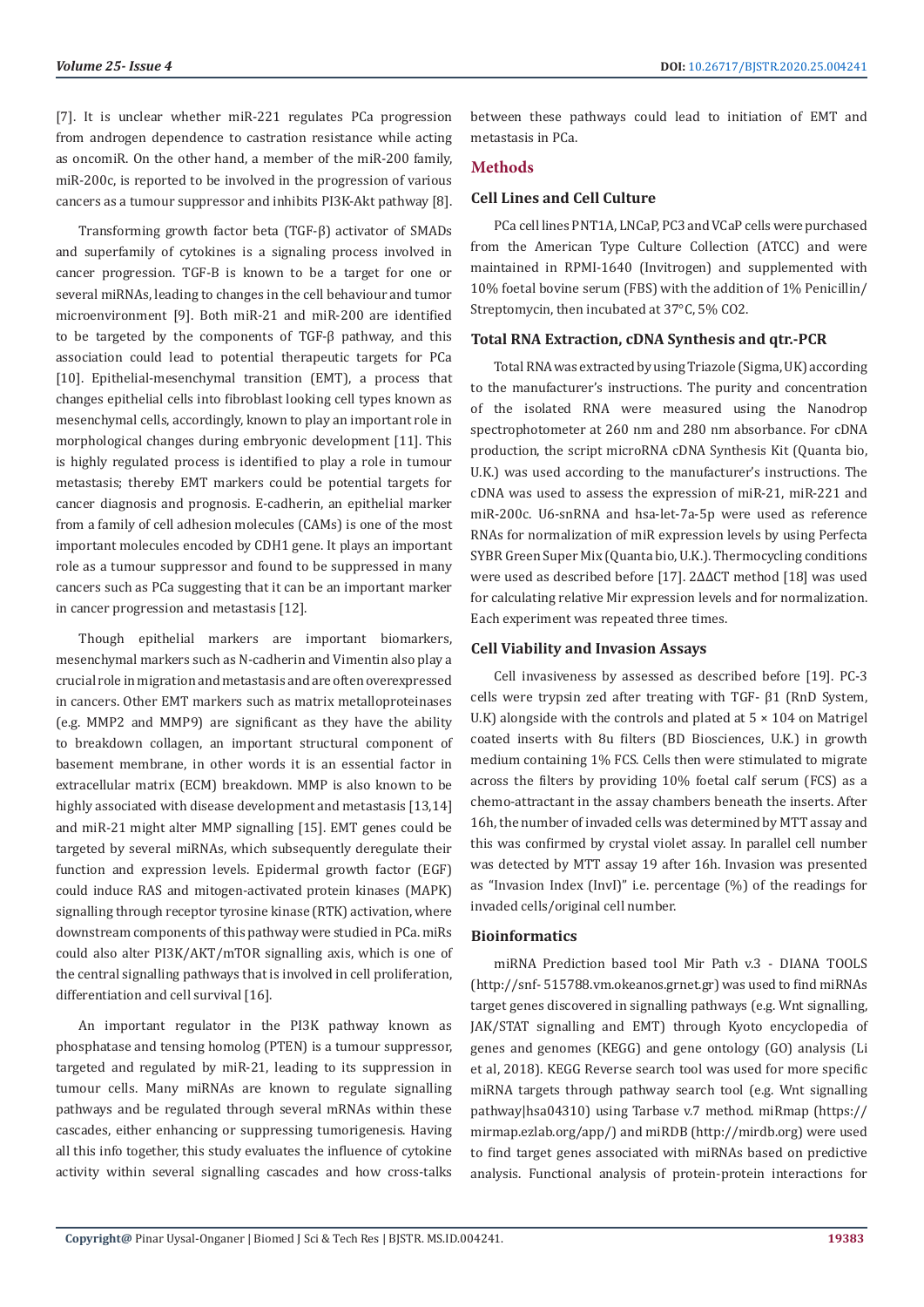3 genes (AR, CDH1 and PTEN) were created using STRING v.11 database tool analysis (https://string-db.org). Moreover, KEGG pathway viewer online tool (https://www.genome.jp/kegg/ pathway.html) was used to show critical PCa pathways targeted by miRNAs that were associated with tumour progression, cell proliferation, apoptosis and cell cycle events.

# **Data Analysis**

The graphs and histograms were prepared, and statistical analysis was performed using GraphPad Prism version 6 (GraphPad Software, San Diego, U.S.A.). One-way ANOVA was performed followed by Tukey's post-hoc analysis; significant differences were considered as  $p \leq 0.05$ .

# **Results**

### **MicroRNA Expression of PCa Cell Lines**

The expression levels of miR-21, miR-221 and miR-200c in different PCa cell lines were analysed and compared with PNT1A, normal epithelial prostate cells by RT-qPCR. PC3 cells have the highest level of miR-21 and miR-221 and the lowest expression of miR-200c (Figure 1,  $n=3$ ;  $p<0.05$  overall). On the contrary, expression of miR-200c was detected in PNT1A and LNCaP cells but not in PC3 cells (n=3 p>0.05 for PC3). Androgen sensitive metastatic VCaP cells expressed both miR-21 and miR-221 however, expression levels of both miRs were lower than PC3.



**Figure 1:** microRNA expression profile of PCa cell lines by RT-qPCR. Higher expression of miR-221 and miR-21 were detected in PC3 and VCaP cells; low expression of miR21 and 221 was found in PNT1A and LNCaP cell lines. MiR-200c was downregulated in VcaP and PC3 cell lines whereas PNT1A and LNCaP cells expressed higher level of miR-200c. Data is normalized to U6 snRNA and hsa-let-7a. Graph represent three independent replicates.

# **Molecular Signalling Pathways Affected By miR-200c, MIR-221 AND MIR-21**

We then run an in-silico experiment to identify molecular networks orchestrated by these miRs. According to KEGG analysis, we found that Hippo signalling pathway and cytokinecytokine receptor interactions were affected by miR-21 while miR-221 would interfere with ECM-receptor interaction, Fatty acid elongation and Huntington disease molecular networks. We did not detect any overlapping network hierarchy for any Mir targets (Figure 2A). Gene Ontology (GO) analysis showed that only

organelle functions could be a similar target for miR-21 and miR-221. In turn, GO analysis also showed that miR-21 expression levels significantly affect mechanisms as gene expression, nucleic acid binding transcription factor activity, neurotrophin TRK receptor signalling pathway, cellular nitrogen metabolic compound process and biosynthetic process (Figure 2B). Here, we concluded that highly metastatic PCa cells showed significant alteration levels on different cell functions due to high expression levels of miR-21. Additional upregulation of miR-221 exerted additive alterations on cell hierarchy by disturbing organelle functions.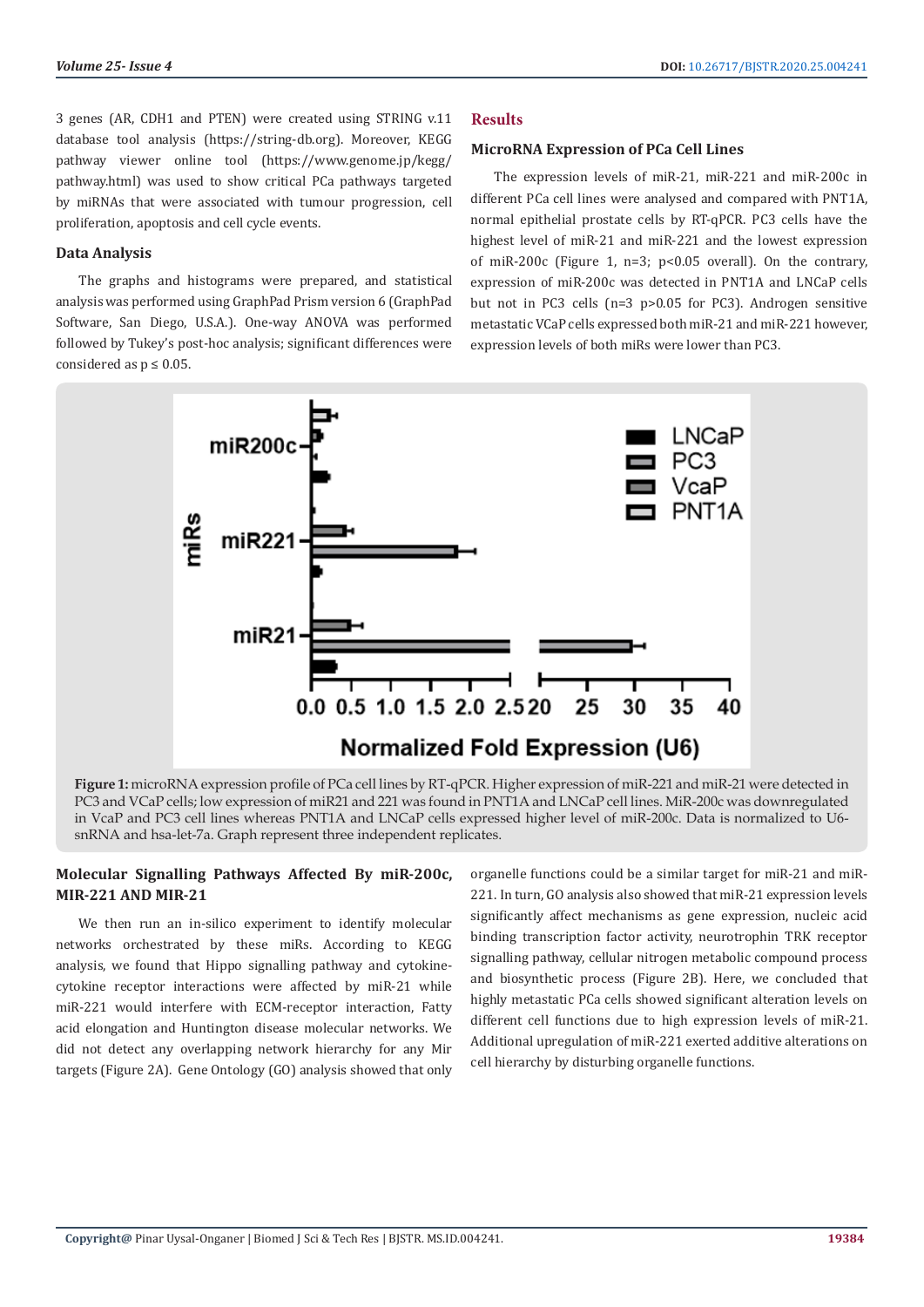

**Figure 2:** Signalling pathways and molecular mechanisms affected by miR-200c, miR-221 and miR-21.

A. KEGG analysis shows Hippo signalling pathway and cytokine-cytokine receptor interactions were affected by miR-21 and ECM-receptor interaction, Fatty acid elongation and Huntington disease molecular networks were controlled by miR-221. B. GO analysis demonstrated miR-21 regulates gene expression, nucleic acid binding transcription factor activity, neurotrophin TRK receptor signalling pathway, cellular nitrogen metabolic compound process and biosynthetic process.

**TGF-Β Mediated Mir-21 Upregulation Triggered Invasion Potential of PC3 Prostate Cancer Cells**



**Figure 3:** TGF-β increased miR-21 expression and invasion of PC3 cells.

A. PC3 cells treated with TGF-β induced an elevated expression of miR-21 (n=6; p<0.001).

B. TGF-β promoted a slight but insignificant increase in the proliferation ability of PC3 cells (n=3; p=0.079).

C. A significant increase of PC3 cells invasion capacity was triggered by TGF-β (n=3; p= 0.001), crystal violet staining was performed to confirmed both cell proliferation and invasion after 16h. The pictures on the left represent, cell proliferation for control (upper left) and cellular invasion (lower left), the right side of the pictures represent cell proliferation of PC3 cells treated with TGF-β (upper right) and cellular invasion (lower right). Scale bar, 20 µm (applicable to both panels).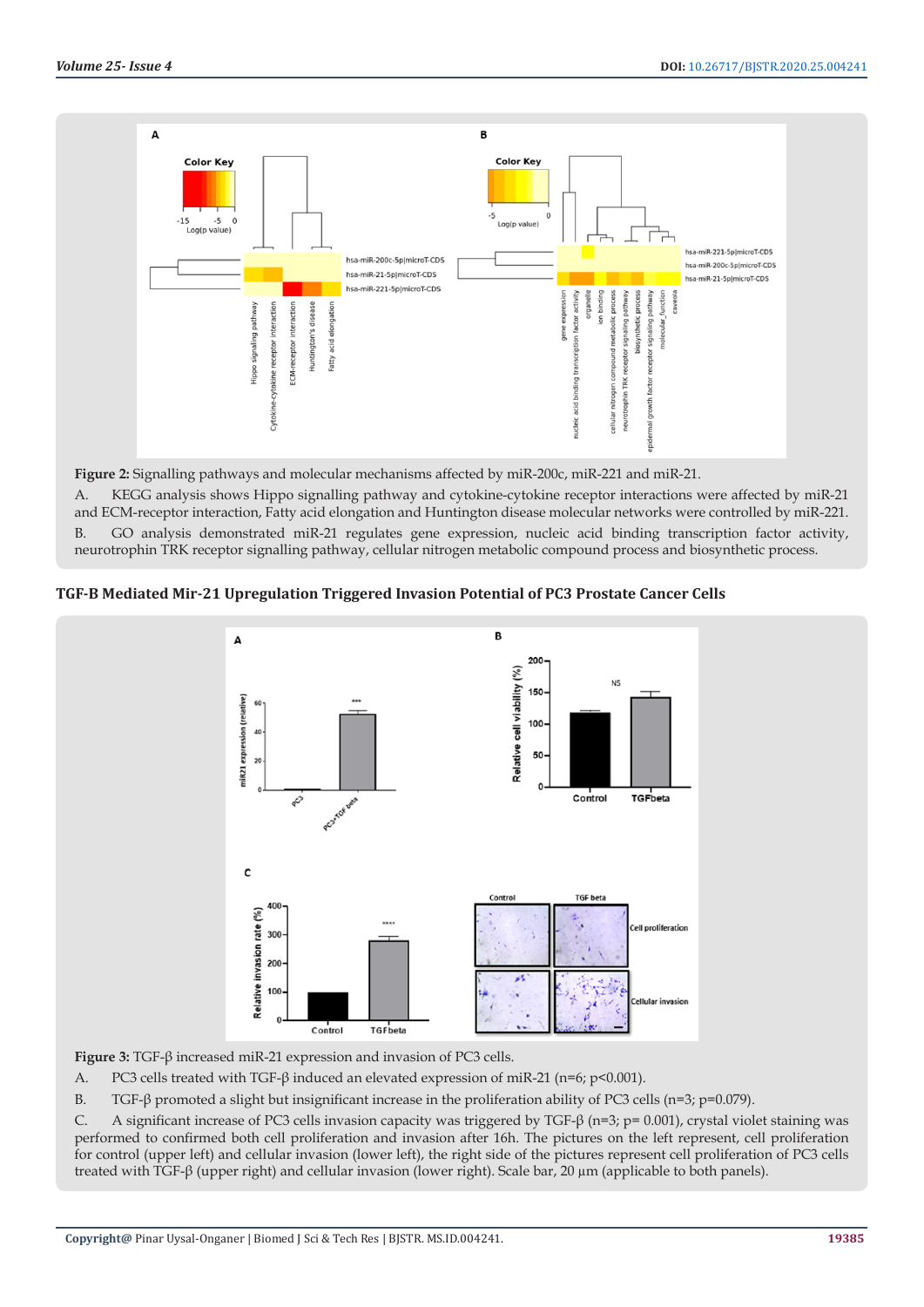In order to understand the mechanism behind miR-21 mediated metastatic potential of PC3 prostate cancer cells, we treated cells with 10 μM of TGF-β for 16h. TGF-β treatment increased miR-21 expression 55-fold in PC3 cells (Figure 3A; n=3; p<0.05). In addition, TGF-β exposure resulted 175% increase in PC3 cells invasion capacity over 16h (Figure 3B; n=6; p<0.05). As expected, there was a slight increase in cell number over the 16h but this was insignificant (Figure 3C; n=6; p>0.05). Thus, we concluded that the treatment with TGF-β caused a significant increase of miR-21 expression in PC3 cells which led to a higher capacity of invasion and cell proliferation maintaining and/or increasing their metastatic profile.

# **Discussion**

Increasing clinical and biological evidence showed that a number of miRNAs have potential to monitor disease progression and clarify the molecular mechanism of diseases. miR-21 is an oncogene and found upregulated in six different types of cancer. The upregulated expression level of miR-21 is associated with poor therapeutic response and poor prognosis of disease. Its molecular function is to target several tumour suppressor genes, including programmed cell death 4 (PDCD4) and TGFβR2, which are linked to stemness properties of cancer cells [20]. It was shown that miR-21 contains a complementary site to 3′ UTR of mRNA of TGFβR2, which leads to downregulation of TGFβR2. In addition, mir-21 mediated TGFβR2 downregulation resulted in a significant increase of c-Myc and Cyclin-D1 expression levels and activated Wnt/βcatenin signalling pathway. It is well clarified that TGFβ/TGFβR2 signalling orchestrates crucial cellular processes including cell growth, differentiation, cell death decision, cellular homeostasis and other metabolic cellular functions in the cells.

miR-21 was suggested with a mechanistic role in stemness properties of cells via affecting TGFβR2 to modulate Wnt/β-catenin signalling [12]. One of the crucial targets of miR-21 is PTEN that often found either deleted or mutated to suppress its function in PCa [6]. Here, we found that PC3 is a PTEN deleted cell line, that showed an increased expression profile for miR-21. In a similar way, VCaP has intact PTEN showed increased expression levels for miR-21 compared to LNCaP and PNT1A cells. PTEN is also the target of miR-221. It was well demonstrated that co-incidence of miR-21 and miR-221 upregulation is a common event in metastatic cancer types such as HCC or OS. Recent findings showed that miR-21 showed invasion related PTEN targeting in HCC cells through altering focal adhesion kinase (FAK) phosphorylation and the expression of matrix metalloproteinases MMP2 and MMP9, both downstream mediators of PTEN involved in cell migration and invasion.

We concluded that miR-21 significant upregulation in PC3 cells might be a reason for PTEN deletion and increased the invasion potential of cells through modulating TGF-β-TIMP signalling axis to regulate MMPs [3]. We found that TGF-β upregulated miR-

21 expression in PC3 cells. However, another study showed that upregulation of miR-21 due to TGF-β treatment led to growth arrest related to TGFBR2 and PTEN regulation in HaCaT keratinocytes [12]. Thus, the mechanistic role of miR-21 might have potential to regulate the ability of epithelial cells to respond to TGF-β, with potential impact on epithelium homeostasis, wound-healing and tumorigenesis [12]. According to previous studies, miR-21 downregulated Hippo signalling via targeting KIBRA, which promoted the progression of lung adenocarcinoma 28. Hippo signalling axis proteins regulates the miRs biogenesis by activating p72 with YAP to decrease expression levels of miRs in tumour tissues in a cell density dependent manner.

# **Conclusions**

The role of microRNAs in PCa is increasing its importance. Here, in a panel of PCa cell lines, both mir-21 and miR-221 were seen to be increased agreeing with other studies. We have also looked at potential signalling pathways that miR-21 can regulate. miR-21 may be a diagnostic and prognostic biomarker for PCa. Based on this concept, further research on miRNA signalling pathways are needed.

# **Acknowledgements**

The authors thank Dr Sigrun Lange for her critical reading.

# **Funding**

The author(s) received no financial support for the research, authorship, and/or publication of this article.

# **Declaration of Conflicting Interests**

The author(s) declared no potential conflicts of interest with respect to the research, authorship, and/or publication of this article.

# **Author Contributions**

Review conception and design: EDA and PUO. Acquisition of data: EDA, ILF, KP, SR, and PUO. Interpretation of data: EDA, ILF, KP and PUO. Drafting the manuscript: EDA, ILF, KP, SR and PUO. Critical revision: EDA and PUO.

#### **References**

- 1. [An Y, Zhang Q, Li X, Wang Z, Li Y, et al. \(2018\) Upregulated microRNA](https://www.ncbi.nlm.nih.gov/pubmed/30372890) [miR-21 promotes the progression of lung adenocarcinoma through](https://www.ncbi.nlm.nih.gov/pubmed/30372890) [inhibition of KIBRA and the Hippo signaling pathway. Biomedicine and](https://www.ncbi.nlm.nih.gov/pubmed/30372890) [Pharmacotherapy 108: 1845-1855.](https://www.ncbi.nlm.nih.gov/pubmed/30372890)
- 2. [Camerlingo R, Miceli R, Marra L, Rea G, D'Agnano I, et al. \(2019\)](https://www.ncbi.nlm.nih.gov/pubmed/31344049) [Conditioned medium of primary lung cancer cells induces EMT in A549](https://www.ncbi.nlm.nih.gov/pubmed/31344049) [lung cancer cell line by TGF-ß1 and miRNA21 cooperation. PLoS ONE](https://www.ncbi.nlm.nih.gov/pubmed/31344049) [14\(7\): e0219597.](https://www.ncbi.nlm.nih.gov/pubmed/31344049)
- 3. [Dai X, Fang M, Li S, Yan Y, Zhong Y, et al. \(2017\) miR-21 is involved in](https://www.ncbi.nlm.nih.gov/pubmed/29151919) [transforming growth factor β1-induced chemoresistance and invasion](https://www.ncbi.nlm.nih.gov/pubmed/29151919) [by targeting PTEN in breast cancer. Oncology Letters 14\(6\): 6929-6936.](https://www.ncbi.nlm.nih.gov/pubmed/29151919)
- 4. [Di Leva G, Garofalo M, Croce CM \(2014\) MicroRNAs in Cancer. Annual](https://www.annualreviews.org/doi/abs/10.1146/annurev-pathol-012513-104715) [Review of Pathology: Mechanisms of Disease. Annual reviews 9: 287-](https://www.annualreviews.org/doi/abs/10.1146/annurev-pathol-012513-104715) [314.](https://www.annualreviews.org/doi/abs/10.1146/annurev-pathol-012513-104715)